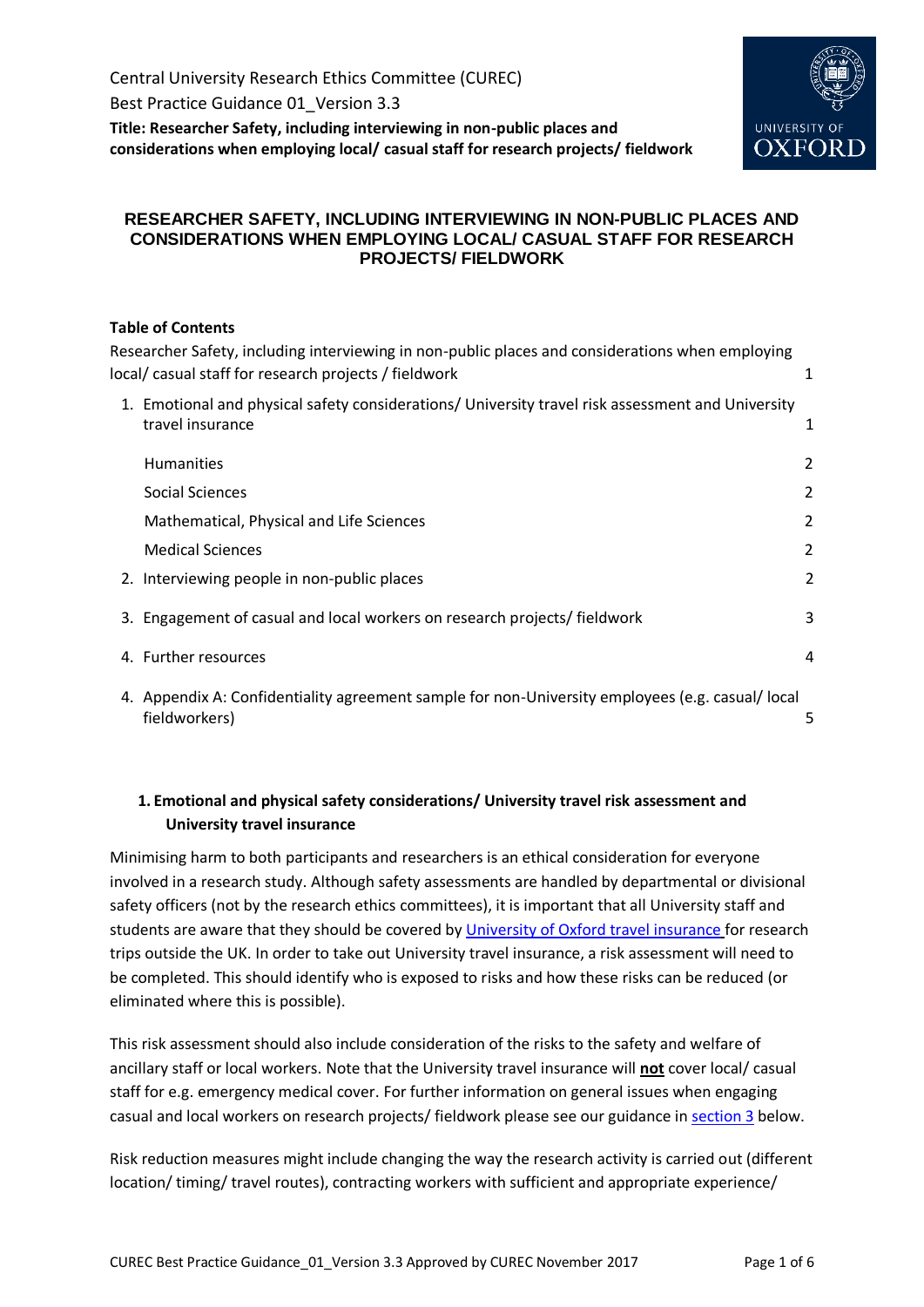training, providing training, acquiring local knowledge, or providing protective equipment. The risk assessment should include contingency plans for foreseeable emergencies. Researchers should ensure they have key University contact numbers and contact these for advice, where necessary, as soon as is practicable.

Please contact your **departmental/ faculty safety officer** for further information and also familiarise yourself with the University's [Safety Office website,](http://www.admin.ox.ac.uk/safety/policy-statements/s5-07/) which includes guidance on safety in fieldwork and lone working. The Safety Office has also produced [advice on conducting fieldwork during the](https://safety.admin.ox.ac.uk/coronavirus#collapse1916536)  [coronavirus pandemic,](https://safety.admin.ox.ac.uk/coronavirus#collapse1916536) including fieldwork abroad.

Even if you are **not** based within the Social Sciences Division, the [Division's 'Safety in Fieldwork' web](https://socsci.web.ox.ac.uk/research-fieldwork)  [pages](https://socsci.web.ox.ac.uk/research-fieldwork) contain very helpful information, including personal safety when interviewing, safety when travelling in high-risk countries, avoiding/ dealing with secondary trauma, culture shock, and guidance for lone female researchers. Please also see informative [videos about researchers' real](https://socsci.web.ox.ac.uk/fieldworker-experiences)-life [fieldwork experiences.](https://socsci.web.ox.ac.uk/fieldworker-experiences) This video about (ethical) [issues encountered while doing fieldwork with](https://socsci.web.ox.ac.uk/taster-video-street-associated-youth-in-jakarta-indonesia)  [street children](https://socsci.web.ox.ac.uk/taster-video-street-associated-youth-in-jakarta-indonesia) points to many sources that the student researcher found useful, including [the](https://www.ox.ac.uk/students/welfare/counselling/individual?wssl=1)  [University's online counselling service.](https://www.ox.ac.uk/students/welfare/counselling/individual?wssl=1)

Your Division may also produce guides [for fieldwork supervisors similar to the Social Sciences](https://socsci.web.ox.ac.uk/files/summaryoffieldworkresponsibilities-supervisorspdf)  [Division's](https://socsci.web.ox.ac.uk/files/summaryoffieldworkresponsibilities-supervisorspdf) – please contact your Divisional Safety Officer for information. Further information about fieldwork safety training and procedures can be found below:

### <span id="page-1-0"></span>*Humanities*

Visit the [Humanities division health and safety webpage](http://www.humanities.ox.ac.uk/health-and-safety#collapse1-3) and contact your faculty safety officer.

#### <span id="page-1-1"></span>*Social Sciences*

Visit the [Social Sciences division fieldwork webpage](https://socsci.web.ox.ac.uk/research-fieldwork) and contact your departmental safety officer.

#### <span id="page-1-2"></span>*Mathematical, Physical and Life Sciences*

See the guidance above and please contact your departmental safety officer.

#### <span id="page-1-3"></span>*Medical Sciences*

See guidance above and contact the divisional safety team via the Medical Sciences division safety [webpage.](https://www.medsci.ox.ac.uk/support-services/teams/safety)

#### <span id="page-1-4"></span>**2. Interviewing people in non-public places**

Some consideration should be given to research in non-public places and to appropriate methods of mitigating risks arising from this. Unless there are strong reasons for interviewing people in their own homes or other non-public places consider meeting in a safe, mutually convenient, quiet public place, where you cannot be easily overheard. Some public places might not necessarily be safe, e.g. small shops.

If interviewing in a non-public place is essential or unavoidable, please follow the advice given below:

• Please read the reminders listed in "Staying safe when you are interviewing; common sense [reminders](https://socsci.web.ox.ac.uk/files/safeinterviewingremindersjan19pdf)".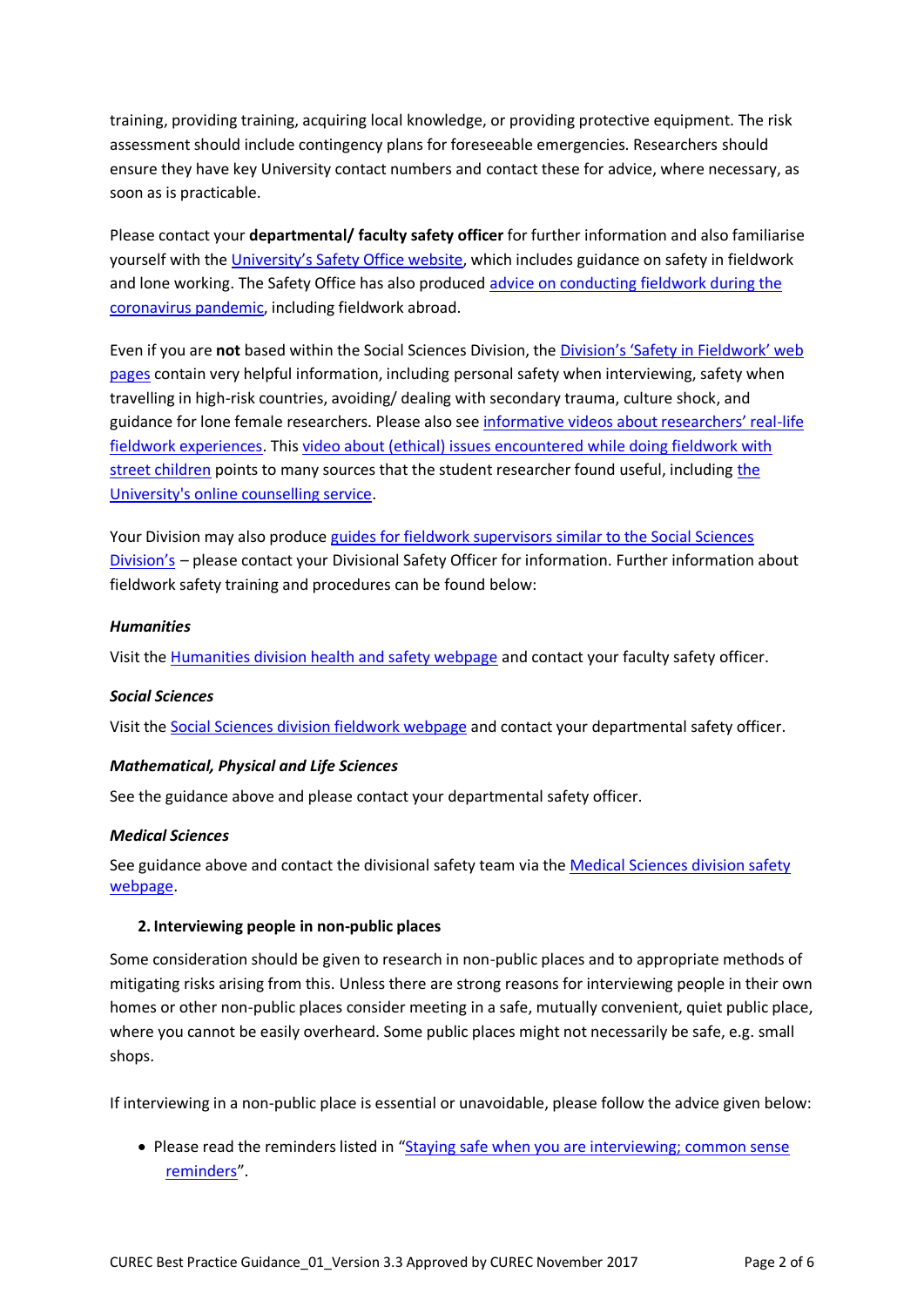- Think about the safety risks of the location/ area and interview time before you agree on the interview.
- Whenever visiting participants in their home or another non-public place, inform someone (supervisor / family / friend) where you are going to be.
- Call that person when you arrive at the interviewee's home or non-public place and arrange a time to check in again with your contact later. Ensure you call your contact when you leave the interview location.
- If the contact person does not hear from you, he/ she should call you.
- If you have any concerns about the situation, you should leave immediately.
- It is expected that no research should be undertaken in a participant's home or other nonpublic place unless two people can go together, particularly if the researcher is female, although it is appreciated that this is not always possible.
- If there is thought to be a significant risk associated with a particular visit, a specific risk assessment (expanding on the points above) should be made and recorded.

You also may find the [Safety Guidelines of the Social Research Association](https://the-sra.org.uk/common/Uploaded%20files/SRA-safety-code-of-practice.pdf) useful.

## <span id="page-2-0"></span>**3. Engagement of casual and local workers on research projects/ fieldwork**

It may be the case that local and casual workers (e.g. translators, interpreters, guides) employed on University research outside the UK do not have the same levels of worker protection under health and safety regulations that would be legally required in the UK. They may also not be employed by an agency that provides insurance cover to their workers. The following guidelines recommend actions for researchers in such cases, in order to address ethical responsibility:

- Employ, where possible, local workers hired through reputable companies that provide insurance, reasonable working conditions and a fair wage for casual workers hired through them.
- Where it is not possible to engage workers through such companies and they must be engaged directly, ensure that a fair wage is paid and that workers have full information about the work entailed, including possible areas of greater risk, so they can make an informed decision as to whether or not to take part, and that there is no element of coercion in the relationship between the researcher and the local worker.
- As mentioned i[n section 1,](#page-0-1) all researchers should be covered by University of Oxford travel insurance [for research trips outside of the UK,](http://www.admin.ox.ac.uk/finance/insurance/travel/) and for this a travel risk assessment will need to be completed. **The travel/ research risk assessments should include local workers as well as University staff.** The risk assessment identifies significant risks that might be encountered by the researchers/ local workers and what measures can be put in place to reduce the risk. In many cases, if the risks to the researcher are reduced, so the risks to other workers should similarly be reduced.
- **However, please note that the University travel insurance will not cover local casual staff for e.g. emergency medical cover.** When considering the risks to such staff, the risk assessment should also reflect the availability and quality of emergency care available to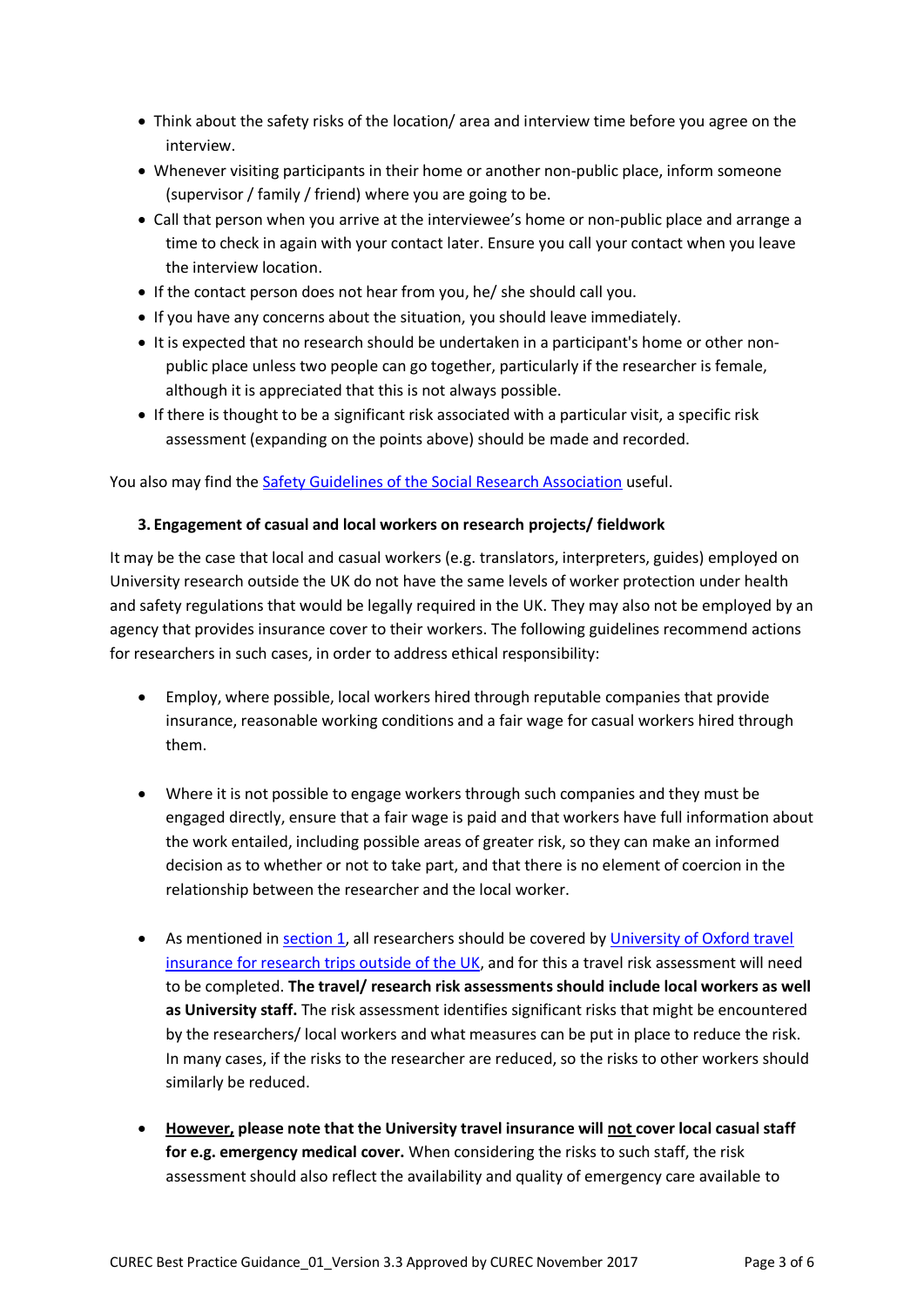them in the course of the research, if something did go wrong, and ensure that suitable mitigation measures are in place.

- Please also consider the requirement for confidentiality agreements and suitable contracts with local workers. A sample agreement is provided in Appendix A, which Legal Services designed in collaboration with the Department of Sociology. However, it is appreciated that a formal agreement or contract is not always feasible and/or that the wording may need to be simplified further as appropriate.
- Local workers must not be subject to risks that would be unacceptable for University of Oxford staff or students.
- Justification for engaging local workers to conduct research on behalf of University of Oxford staff or students must be provided within the ethics application form.

## **4. Further resources**

- <span id="page-3-0"></span>• Please see the Safety Office's policy statements on [Safety in Fieldwork,](https://safety.admin.ox.ac.uk/fieldwork) [Overseas travel](https://safety.admin.ox.ac.uk/overseas-travel) and [risk assessment of work related violence.](https://safety.admin.ox.ac.uk/violence)
- The book "[Safety and Security for Travellers](http://www.fieldcraft.co.uk/pocketbook.html)" has been provided by some departments to year abroad students in the past and may be helpful.
- [Social Research Association's Safety Gu](https://the-sra.org.uk/common/Uploaded%20files/SRA-safety-code-of-practice.pdf)idelines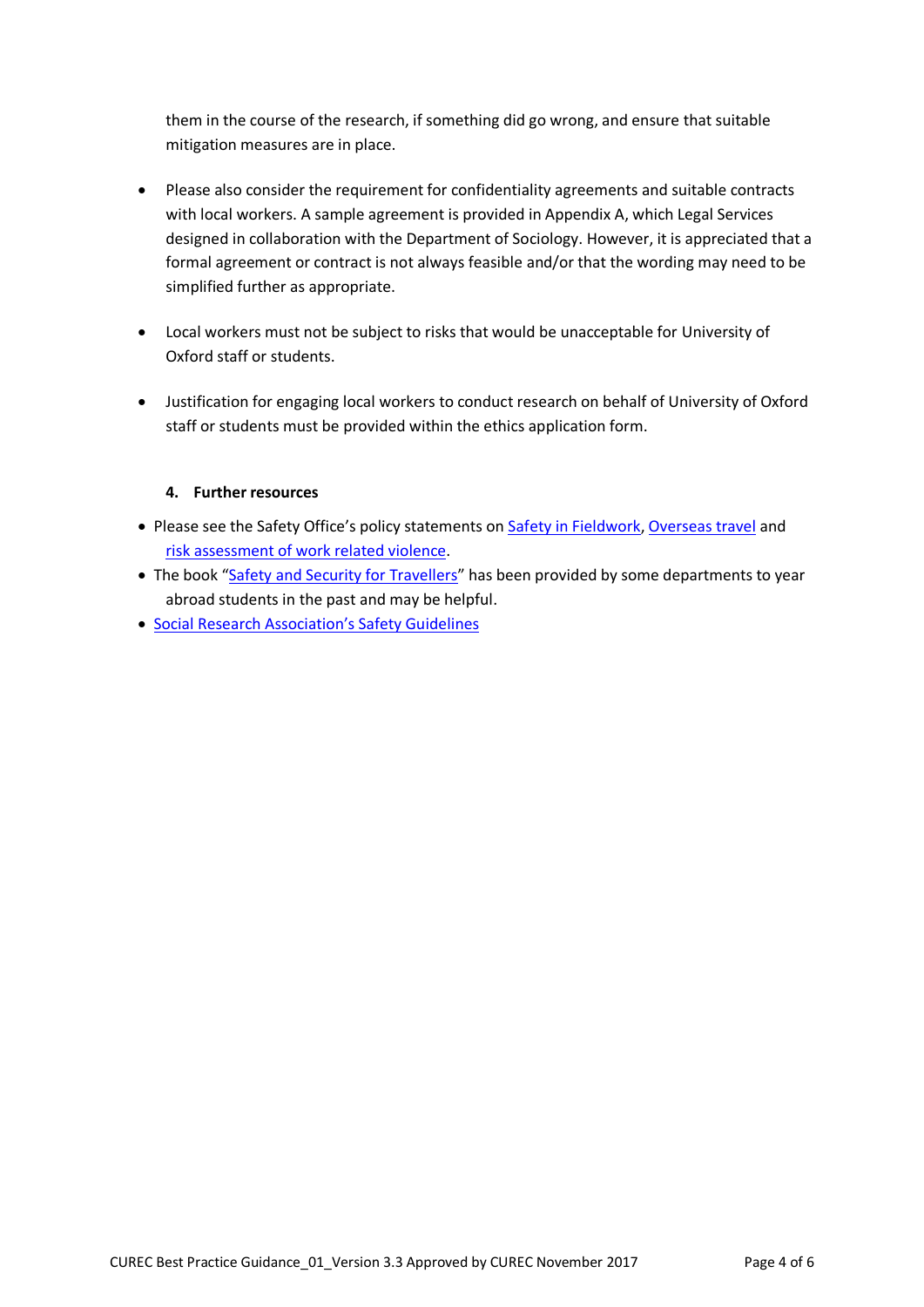# <span id="page-4-0"></span>**4. Appendix A: Confidentiality agreement sample for non-University employees (e.g. casual/ local fieldworkers)**



place and date

\_\_\_\_\_\_\_\_\_\_\_\_\_\_\_\_\_\_\_\_\_\_\_\_\_\_\_\_\_\_\_

**I, being appointed a Research Assistant/** Interpreter/ Transcriptionist for the purposes of a research project in [country, location] [describe project ie dates/ subject matter] (the "Research Project") on behalf of the University of Oxford (the "University") agree:

- (1) that all information (whether or not recorded in documentary form, or stored on any magnetic or optical disk or memory) about the Research Project including and in particular personal information regarding the participants of the Research Project coming into my possession or of which I am made aware in the course of my involvement in the Research Project will remain confidential ("Confidential Information").
- (2) not to disclose any Confidential Information to any person, company or other organisation whatsoever at any time other than to the Responsible Researcher named below or persons nominated in writing by this Researcher, and to use my best endeavours to prevent the publication of or disclosure of any Confidential Information. that I shall only use the Confidential Information for the purposes of conducting research activity for the Research Project and not for any other purpose.
- (3) that all the documents and recordings (including but not limited to forms, notes, voice recordings and electronic documents) regarding the Research Project given to me for the duration of the Research Project will remain the property of the University and that I will handle with care and protect all such documents and recordings.
- (4) at the conclusion of the Research Project or on termination of my appointment, whichever is earlier, to return all documents and recordings provided to me or produced by me for the